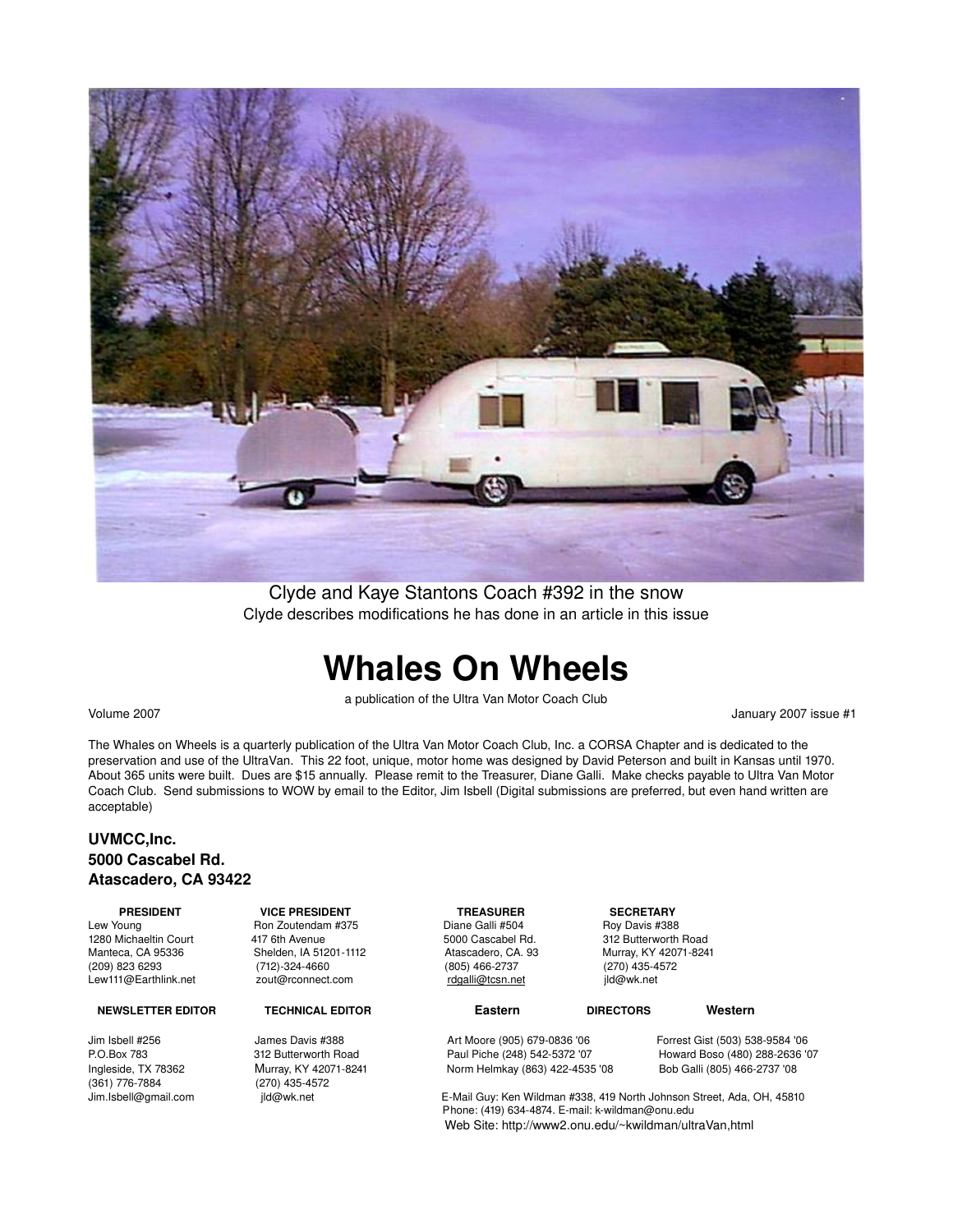## **Ultra Vans For Sale**

**For Sale UV 482 for sale, good body but needs a paint job. Glass, tires are good, has AC unit, awning, 3 burner/oven stove ,ice box, carpet & seat covers are new, dual batts, asking \$4K or best offer, licensed in Eastern OKLA.**

Leo Boatright -918-452-2547. **[lboat@crosstel.net.](mailto:lboat@crosstel.net) refer E- Mail subject UV 482**



**This unit is for sale. It is in very good running condition. It has new air conditioner, rug, mattresses like the astronauts use, refrigerator with big freezer two doors. MANY OTHER ITEMS that I can't tell you about as I'm no mechanic. Asking \$l5,000.00 or best offer. Ruth Harvey ,7685 64th st. Pinellas Park, Florida tel. (727)541- 3433** 



**I have coach UV #311 for sale here in No. CA. Larry Forman Cell phone: 9162169801 email: larry@forman.net Located No. CA, near Half Moon Bay, CA.**

**Ultra Van #530 is for sale. Year made 1970. Asking price is \$10,000.00 OBO. 88 Blazer Engine and Transmission 4.3L V6 Computer Controlled Throttle Body Fuel Injected 700 R4 Overdrive Auto Transmission New Radiator, Hoses, Water Pump & Exhaust System & Harmonic Balancer New Holley Electric Fuel Pump w/Pressure Gauge & Regulator set at 14PSI Less than 5,000 miles on tires, rebuilt rear bearing assemblies, rear calipers, front wheel bearings, brakes, steel steering bell cranks & more! Microwave in place of oven. A/C D/C Tv with VHS player, CB/Radio, AM/FM Radio w/tape player 4,000 Onan Generator in Bottom of Closet, 750 Watt Inverter, Roof A/C, Dual batteries Repainted in 1992 in original color, Everything else is original, in good condition The coach is located in Vidor, Texas, garaged since 1993. Call me at 4097864118 or email at [fbozeman@gt.rr.com](mailto:fbozeman@gt.rr.com) if interested. Can email pictures. Fred and Margaret Bozeman**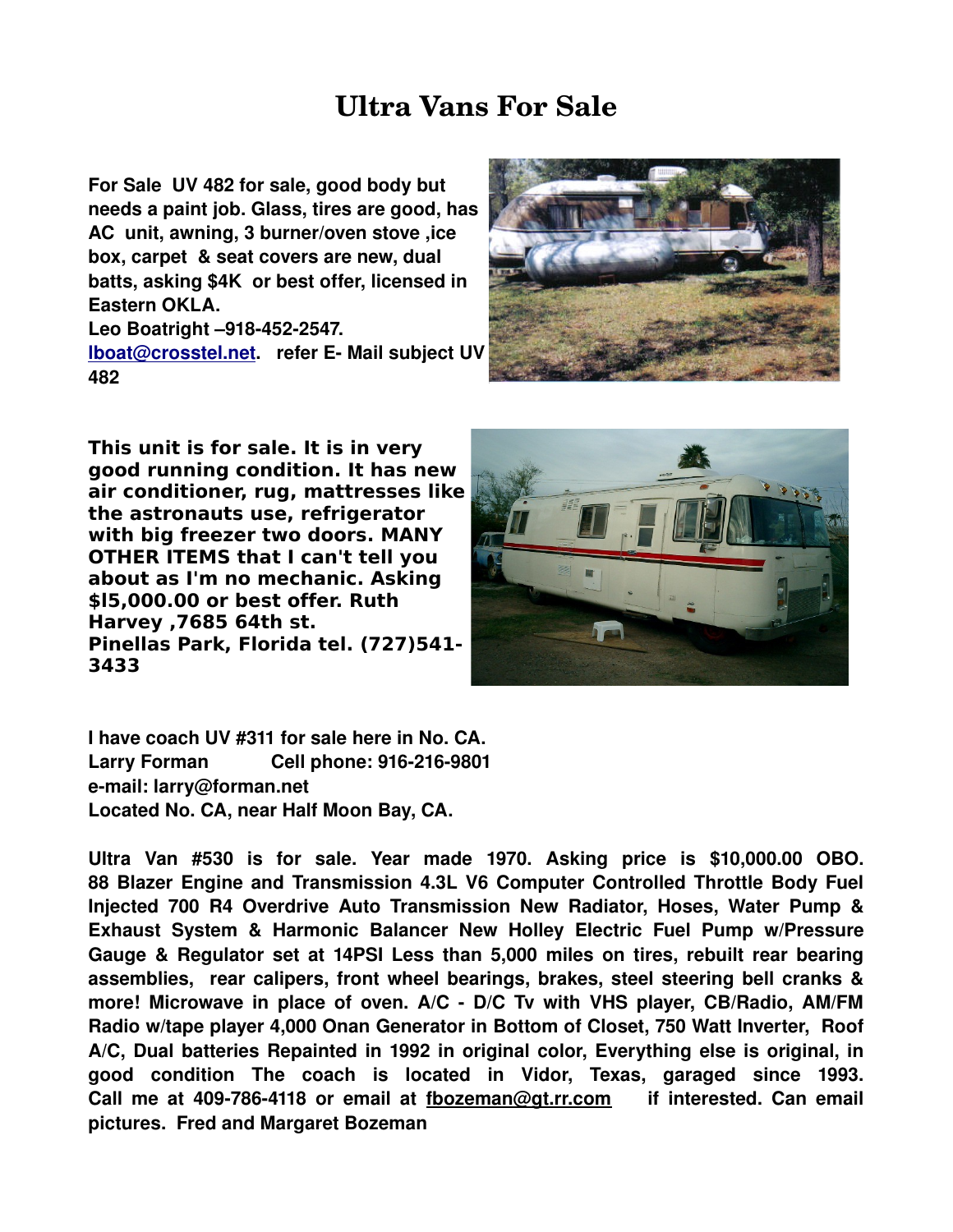## *Index*

This issue of the Whales on Wheels has a new look. After many calls to increase the size of the print and the fact that we have started mailing in envelopes due to Post Office sorting problems, which gives us an extra page and more room, I have redesigned it to be more reader friendly. I would like any comments either Pro or Con, especially Con. Negative comments are especially appreciated because it allows me to make changes to try to please EVERYBODY. Some may see it as taking up space that should go for articles. But see page 4, this may not be an important consideration.

| Page           | Subject                                                               |
|----------------|-----------------------------------------------------------------------|
| 1              | Cover picture of Clyde and Kaye Stanton's Coach # 392                 |
| 2              | Ultra Vans for sale, there are four nice ones this quarter.           |
| 3              | This Index                                                            |
| $\overline{4}$ | An important message from the Editor                                  |
| 5              | <b>Presidents Message</b>                                             |
| 6              | Obituary                                                              |
| 7              | Announcement of Western Mini Convention                               |
| $8 - 9$        | Jim Davis's notes on his 2006 Maintenance Coach #388                  |
| $9 - 10$       | Clyde Stanton's notes on the Modifications Coach #392                 |
| $11 - 12$      | Paul Piche's notes on his maintenance for the past 6 years Coach #389 |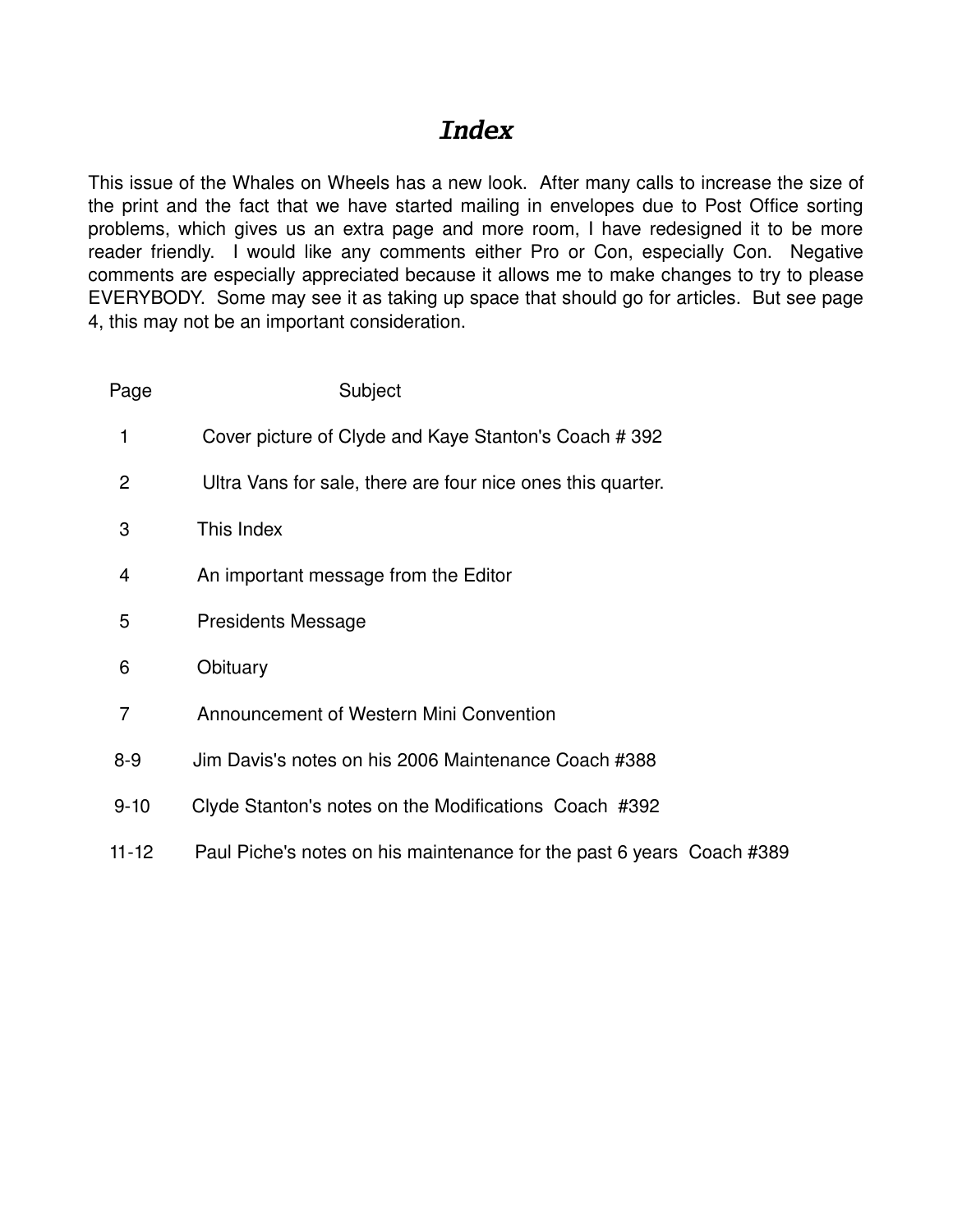### *UVMCC Chronicle*

===================

Volume XXX January 1 2007

# Whales on Wheels is Dead

Today this reporter is sad to break the news that Whales on Wheels died during the night of a slow and painful death of natural causes. No one saw it coming but a few. Most were not even aware that they could have helped....or chose not to. It was a shame that something so valuable is now gone and will no longer bring joy to the 150+ members of the UVMCC. But as it slowly slipped away only a few, perhaps less than two dozen tried to help. The rest just watched it happen and felt helpless.

Notes from the Editor:

The above headline and comments might happen, indeed could happen, but for now they are only fiction designed to awake the members of the UVMCC to a possibility of the future. The reason I have tried this shock treatment is because nothing else seems to get the attention of the readers.

Yes, there are announcements of coming gatherings and there will be a full issue of text and pictures, but these are culled from past files and the submissions of a few regular members who have sent in articles in the past that I had not previously published because I didn't want to fill an issue with the works of just one author. I prefer to feature several authors so no one dominates the writing. Also, if I use all articles by just one or two persons then they become burned out because they are doing all the work. I will be able to continually call upon them for articles if I don't overwork them by calling on them for every issue.

Having multiple sources for material makes it easier for ALL, but when we find just a few doing all the work it becomes drudgery. No, I am not talking about me. I love this, but lets face it folks, I cannot publish what I don't have.

I know there are those of you who don't think you can contribute. You are wrong. You have all the attributes needed to become a featured author.

- 1) You have an interest in UltraVans and you may even actually own one.
- 2) You can take pictures, either with a digital or a film camera.
- 3) You know how to read because you are reading this.
- 4) You know how to write.

OK, you may not be Ernest Hemingway, but you can write well enough to write a letter. I am no Hemingway either, but I have some skill in this area and I can edit your text and give it a smooth and understandable quality IF you want me to. If you don't, just say so and I will publish you just as you write it. The nice thing about photos is that a picture is literally worth a thousand words and I can fill pages with pictures. I will edit out the pictures, just send me a hundred and I will pick the best.

We all owe a great deal of Thanks to the regular authors and to those who are always sending pictures. Please show your thanks by helping to lift the yoke from their shoulders, just a bit, please.

### A special note: Many of you have failed to renew your dues. You will receive this issue, but no more **unless you renew right away.**

Jim Isbell, Ed.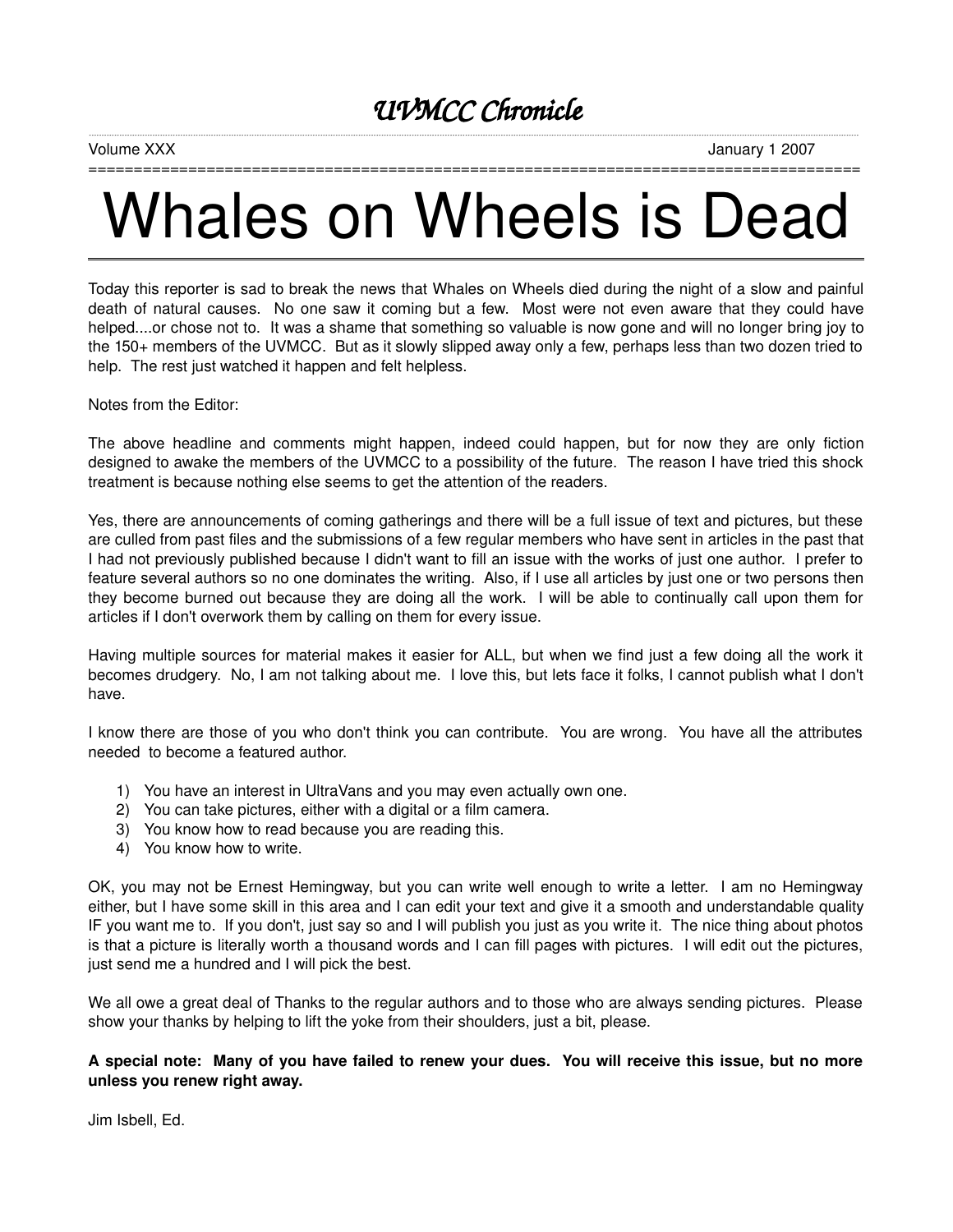## **PRESIDENT'S MESSAGE**

I can't believe its 2007 and time to tune the Ultras in preparation for upcoming rally's. Speaking of rally's, Shelley and I attended an outstanding Western Rally sponsored by Eric Kirvin. The rally started with 2 days at Jim and Marlene Craig's place in Joshua Tree, CA; moved to the Great Western Fan Belt Toss in Palm Springs, CA for 3 days and then concluded at Slab City, CA for 2 additional days.

I was very gratified to count NINE Ultra Vans and one other brand in attendance. Attendees included Diane and Bob Galli, Marsha and Howard Boso, Marlene and Jim Craig, Betsy and Leo Senn, Walt Davison, Eric Kirvin, Kelly and Brian Boldin, Betty and Dan Reinhardt, Shelley and Lew Young.

During the past year our membership has increased to 164. Congratulations to all for growing the Club. Now what we need to do is get more of our members to attend our Rally's. Another point I would like to make on this subject is the fact that it is estimated that less than 100 Ultra Vans exist that are road worthy. With 164 members that makes Ultras' a scarce commodity. So please when you get to that point in life when you no longer want to or can't drive and/or maintain you're Ultra, don't park it in your backyard and let it deteriorate. Sell it and give someone else the chance to have fun. If you enjoy looking at it, take a picture before you sell. You will be welcome at all club activities with or without an Ultra.

I hope everyone a safe and healthy 2007. Happy Ultra Vanning.

Lew Young, Prez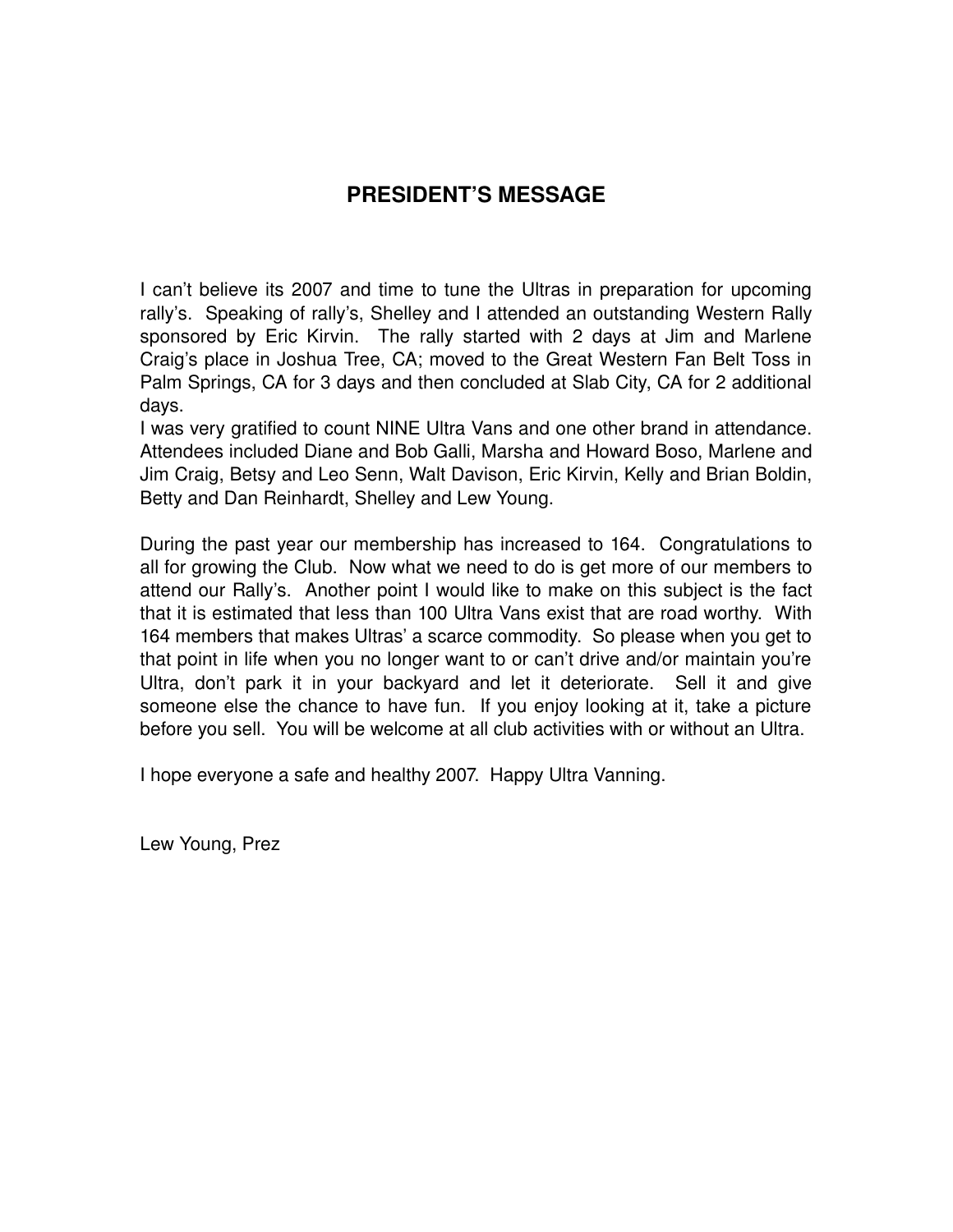## **Gordon Harvey**

1921-2006

It is with sadness of heart that I send you this report of Gordon Harveys passing.

Gordon was 85 years old and he passed on Nov. 10 in the evening. He has been a member of the Ultra club for many years. I believe it was around 26 years. Ruth and Gordon were married for 23 years. They travel any years in there Ultras. I can remember him owning 2 Corvair powered and 2 V-8 powered and 2 Tiaras. He was a member of the Sheet Mental workers union for 53 years. He built and raced cars in the late 40's and into the late 50's. He belonged to the living legends of the NASCAR race drivers. He also raced on the beach at Daytona in the 50's. He restored antique cars wen he found time to do so. He was also a master judge for antique cars for many years. He was president of the Ultra club in 1994-1997.

He will be sadly missed by many friends.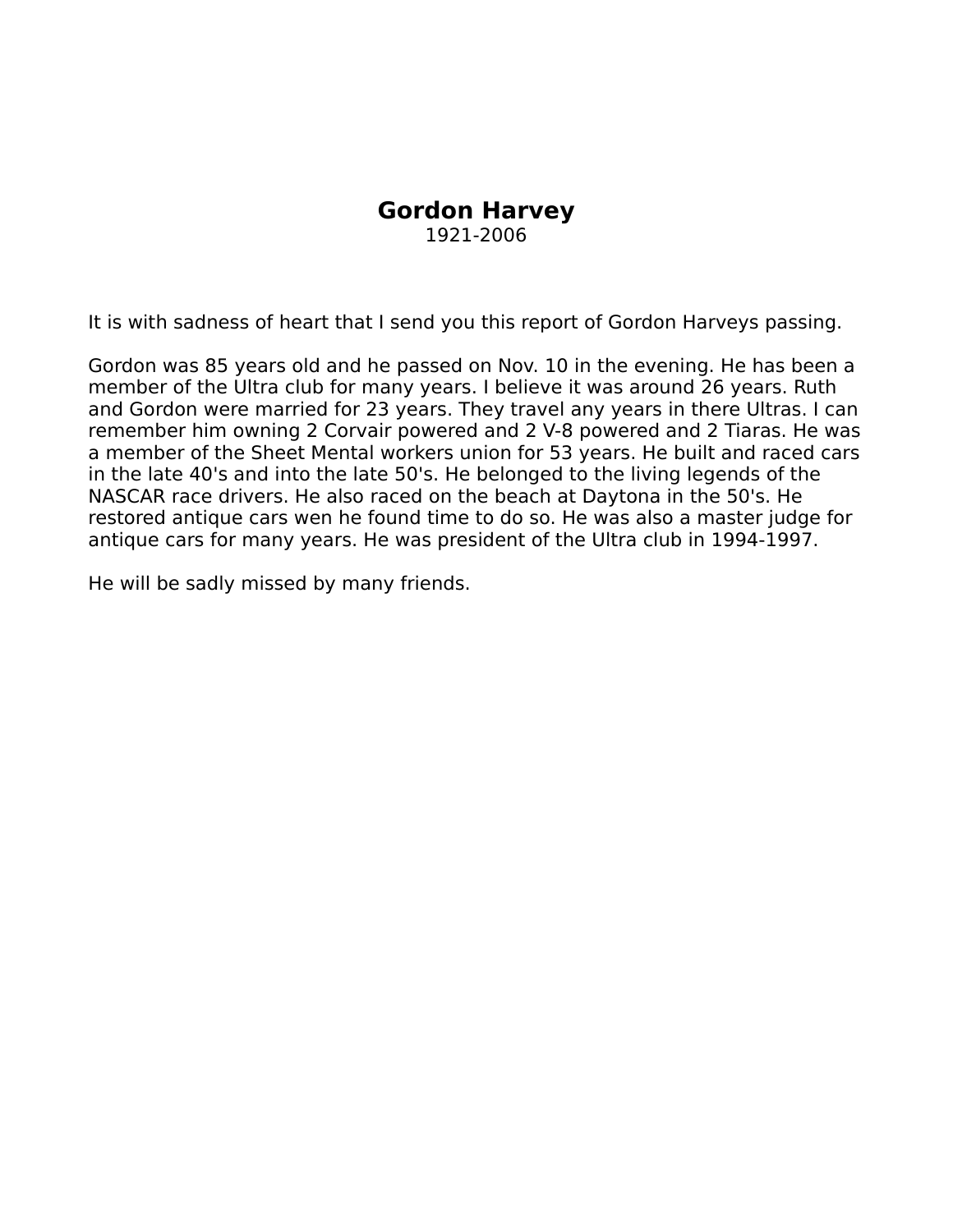# *COME JOIN THE FUN!!!!!*

Where: Lions Gate Hotel & Conference Center McClellan Park, Sacramento, CA Hosted by Ultra Van and Classic Corvairs of River City Clubs

When: May 3-6, 2007

Cost: Registration fee: \$15.00 per family; \$10.00 individual. Free camping. Free electric hook-ups. No water or sewage hook- ups. Swap meet spaces \$15.00. Welcome party \$10.00 per person.

Banquet \$35.00 per person with advance reservations.

**T-shirts \$15.00.** 

Free transportation to Old Town Sacramento, Railroad Museum;

Towe Auto Museum.

Rooms \$91.00 per night includes breakfast.

Schedule of events:

|                | Thursday, May 3: arrive, set up, dinner furnished by |
|----------------|------------------------------------------------------|
|                | Hosts, Yankee Swap.                                  |
| Friday, May 4: | attend swap meet, trips to Old                       |
|                | Town, Railroad Museum, Towe Museum,                  |
|                | raffles,                                             |
|                | Welcome Party 7-9.                                   |
|                | Saturday, May 5: same as Friday except for Peoples   |
|                | Choice Car Show and Banquet.                         |
| Sunday, May 6: | pack up and drive home safely.                       |

Points of Contact: Determine what you want to participate in and mail the list with a check (make check payable to CCRC) to Leo Scopesi, 2980 Allan Ave., West Sacramento, CA 95691. Be sure to state size of T-shirt(s) when ordering. Reservations should be received by April 4, 2007. Call or e-mail Lew Young with your arrival date. 1-209-823-6293/lew111@verizon.net For rooms contact Lions Gate 1-866-866-7100 or 1-916-643-6222 and mention Corvair Club for \$91.00 room rate.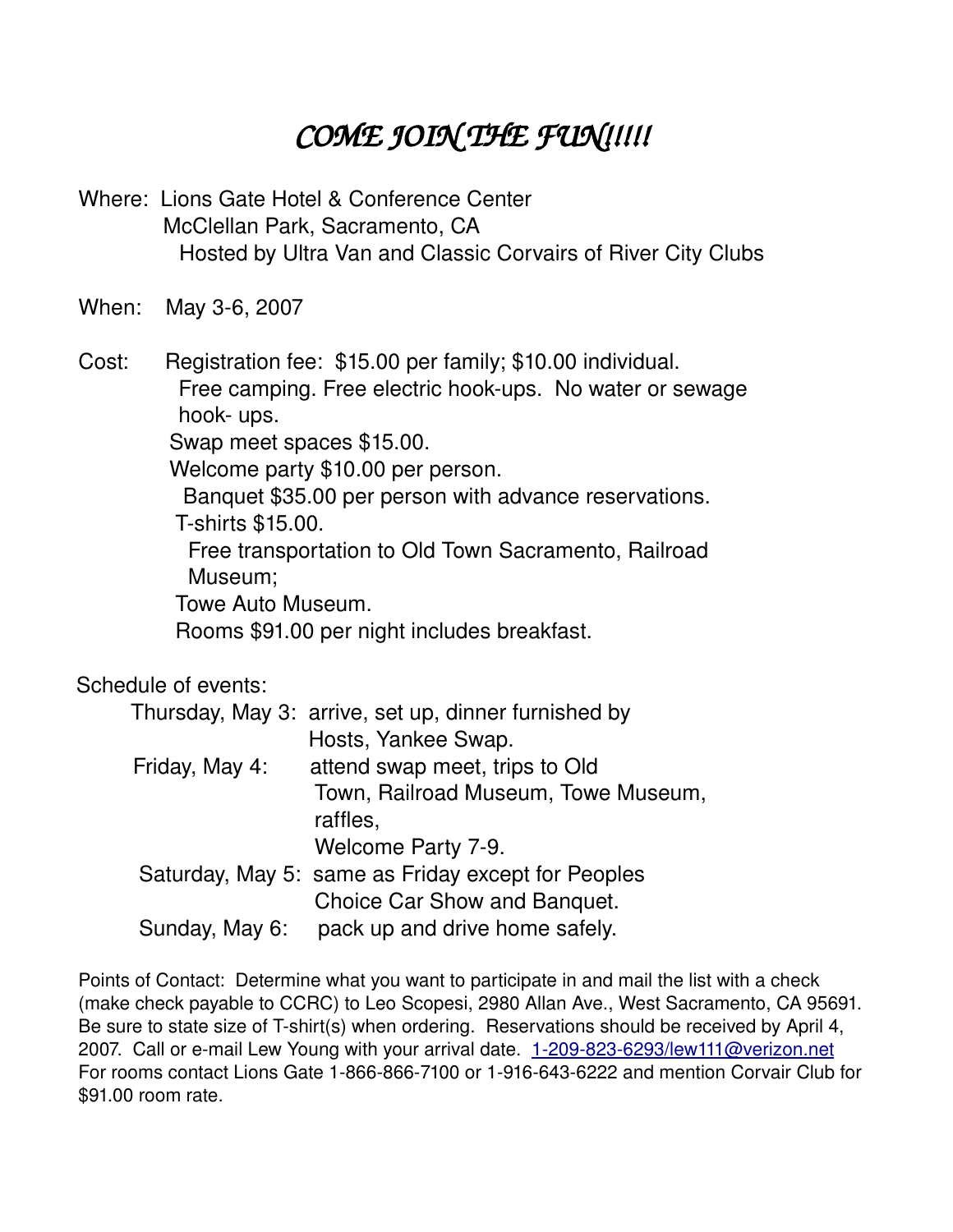### **BEAU'S SHOP TALES 2006 (#388) By Jim Davis**

Last year Beau traveled more miles than ever before, 16,300. I would like to tell you they were all trouble free, but that was not the case. Leaving the Custer rally, Beau tore 24 of the 52 teeth from the camshaft gear. It happened on I-90 just north of Round Lake, MN. I decided just to change the engine rather than rebuild it on a picnic table in the rain. Beau made it home under his own power a week later.

The first project of 2006 was to repair Beau's primary engine. Just to be sure I changed out the crankshaft and bearings along with replacing the camshaft gear. The remaining pieces of the engine checked out ok, were cleaned and reinstalled.

Since the was drive line was out, I took this time to rewire the engine compartment. Over the past five years, it had become a rat's nest with no order. I went down to my electrical supplier and bought 13 different colors of 14 ga UL wire. I made a wiring harness outside the coach and then spliced it in place. I also changed out the battery cables to 2 ga. (the original were 4 ga.), and the cable from the alternator to the battery switches was changed from a 10 ga. to 4 ga. I replaced the original 40 amp fusible link in the alternator wire with a 100 amp replaceable fuse. The 4 ga. engine ground wire was changed to a 2 ga. All bolts and nuts in the electrical system were changed from steel to brass to aid in electrical conduction. The changes were necessary to upgrade the electrical system to better handle the 105 amp alternator, the D-31M Optima batteries, and to make the engine's electrical system more reliable; as it had begun causing problems.

As the rear hubs have traveled 44,000 miles without a problem, it was time to check the hubs. The right wheel check was good, so it was re-greased, grease seals replaced, and reassembled. Not so with the left. The outer grease seal had failed and the outer bearing was full of water and rust. I figure about 2,000 miles or less to failure. New bearings, races, and seals were required to make it good again. While the hubs were out, I replaced the wheel studs. I was never happy with the length as the end of the stud was flush with the nut. A nut on a bolt will develop the maximum holding power when at least three full threads show (past the nut) on the end of the bolt or stud. The previous studs had 1.5 inches of threads and the new ones have 1.8 inches of threads. I now have four threads showing.

Next were the drive shafts. Customarily each winter, I disassemble the four U-joints and checked them for wear. The Brute Force U-joints on the left drive shaft were again failing. As long as Auto Zone kept replacing free, I kept using them. The replacements this year came with a one year warranty as opposed to the lifetime of the originals. So this is the last year of Brute Force universals. The right universals are NAPA's best and seem to be holding up fine, so they were cleaned, re-greased, and reinstalled. The drive shaft's splines were checked and the grease seals replaced. I have a pair of Tom Wood's "Gold Seal" universals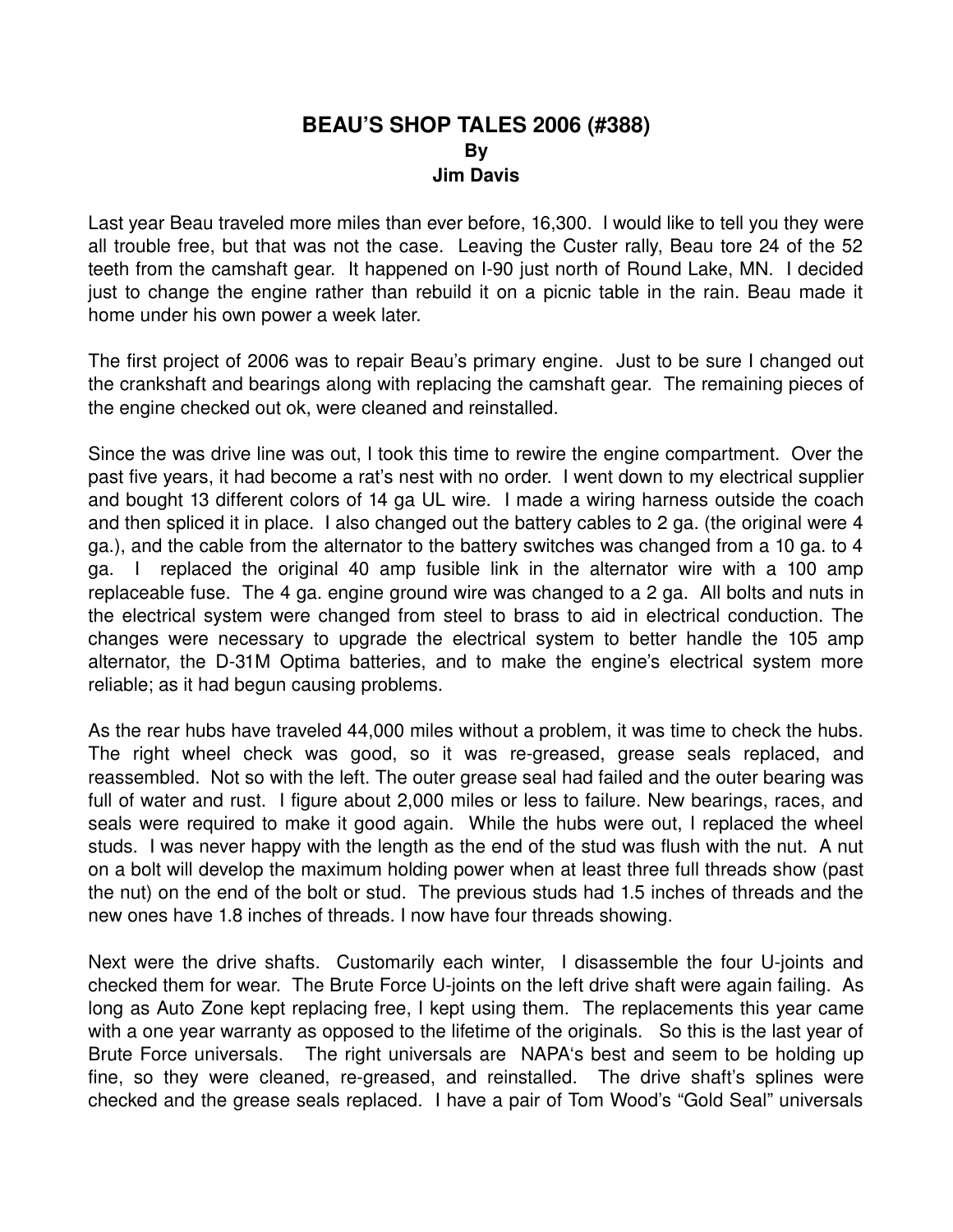on the shelf should I need to replace the ones currently installed.

While the drive line was out, I checked the differential. The fluid was clean and not colored. I drained the fluid and checked the bottom of the differential for contamination, none was found. The gear pattern was good with no chipping or spalding on the gears. New fluid was added along with two bottles of GM's Positraction additive. The powerglide transmission was not checked.

Out for a couple of test drives along the Parkway, I noticed the oil pressure dropped to zero at the 450 rpm idle; yet, the oil pressure light did not come on (5 psi switch). I hooked direct reading using the oil pressure switch location and compared it to the Cyberdyne digital gauge (0 to 80 psi). At cold oil temperature and high idle, both gauges read 55 psi. As the oil pressure decreased due to idle speed and oil temperature increase, the pressure gauges began to diverge. At 220 degrees oil temperature and 450 idle rpm the direct reading gauge read 14 psi and the Cyberdyne gauge read 0 psi. I replaced the Cyberdyne oil pressure sensor and all is well.

The last time I was in Richard Finch's coach I noticed a digital electrical line monitor. It was monitoring the input voltage and frequency to the coach. Knowing that out of frequency or voltage condition will soon burn out an electric motor, TV or other electronic devices, I decided to invest in one. I added a 110 volt duplex electric receptacle high above the refrigerator so the monitor would be ready visible.. This receptacle can be powered by shore line, inverter or the gen-set. It will probably turn out to be just more non-vital information. We shall see.

The last winter mod was to install a LED courtesy light by the door. We have been living with the original light which is not too bright (to say the least), but I could not find a small, reasonable bright light that seemed to look like it belonged on Beau. Bob Galli showed me his big flood light on his coach a year ago, so I knew I had to do something. The light was nice but the appearance was not what I was looking for. At a recent stop at a Flying J, I noticed a truck with a bright white LED light on the back of the cab illuminating the air lines and the trailer plate. The trucker, he said it was made by Maxxima. I ordered it from <www. buytruckstuff.com> and it looks great. I still haven't tried it in the dark but looks like it will work fine. It may not cast enough down light so a reflector may be in order.

Traveling this year starts March 15. See you all on the road.

## **Coach # 392 Modifications and improvements By Clyde Stanton**

We have, best that we can figure, a little over 300,000 miles on 392. We had to rebuild the powerglide on #392 right after we got it home. Then get the brakes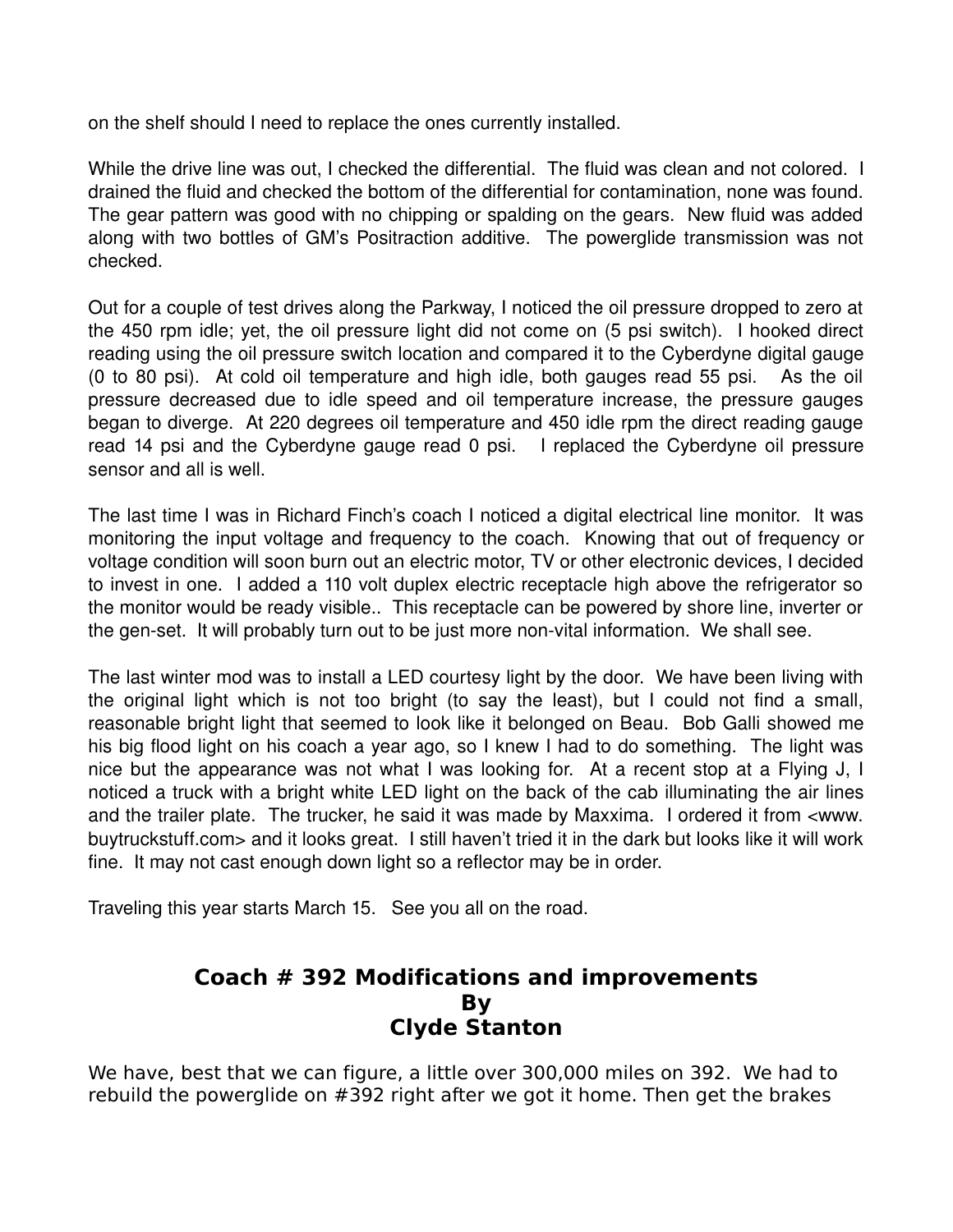working as good as we could make them work. Then tighten up every thing in the steering. Then get it running as well as possible Then get it painted. This is the current paint job that is on it. Then we had to refurbish the interior. We removed the dash instrument panel and had it recovered, new drapes, new carpet, venetian blinds, Mazda 626 bucket seats etc.,etc.

The batteries have been moved forward ahead of the engine room. We used to have problems with carburetor. icing. We tried many thing to over come this problem. Finally solved it by running the heat tube of of the motor on the drivers side back into the engine room. When the ambient temp is below 50 F I pull the plug and let the motor heat back in to the engine compartment and that does the trick. Also run a screen made out of hardware cloth under the cooling fan to keep paper, shop rags and mice out of the cooling fins. The other side heats the inside of the coach real good down to -19 F below Zero. We have run new wiring down the drivers side of the coach through the wall in thin wall PVC pipe. (Per Norm Helmkay's way)

In the engine compartment we run a 1975 Chevy 6 cyl. electronic ignition distributor modified to replace the Corvair distributor. We also run the Safeguard anti knock system. The cylinders are bored 30 over and we run total seal rings which we are happy with. We are running the 889 cam and Bob Galli heads. We also run water injection. The carburetors have been modified so that we can change the jets without taking the carburetor apart. (run # 52's) All the choke linkage has been removed. Haven't run the chokes for over 20 years. The differential pinion gear has been welded to the shaft. over 100,000 miles ago. ( per H. Boso ) No lost sleep about spinning a pinion gear. Have installed a fan on the air inlet side of the motor to cool things down when we stop it also remove any fumes out of the engine room. Have also installed a B&M transmission cooler that automatically comes on at 178 F and cools the transmission oil down when needed. As driving through Custer State Park in So. Dakota. Have installed air shock's in the rear. Steel bell cranks in the front end and have the steel a frames in place of the alum ones.(per J. Davis) Also run the Chrysler spark plug tubes( Per H. Boso) Have reinforced the rear suspension also. Also installed the Kevlar cover over the gas tank. Relocated the dining table to attach to the front shelf and built in a 6 foot four inch couch. Have the removable steering wheel. (per J. Davis) We run air horns. Many gages and switches and gadgets. There are many more things that are in the log that I haven't mentioned. Its 21.6 F out now and I don't feel like running out in the cold to get the log. Our next project is to install disc brakes on the front.

We installed the fantistic vent fan in the ceiling and we also run the Frantz oil filter. Also built and installed a Stainless Steel exhaust system from the manifolds back to the muffler. Powder coated the engine shrouds. Installed a one piece lift platform under the queen size mattress.

We put a new 12 volt DC-120 AC fridge in and added a flip up extension on the counter top o give us more counter space. We also added air vents on the front by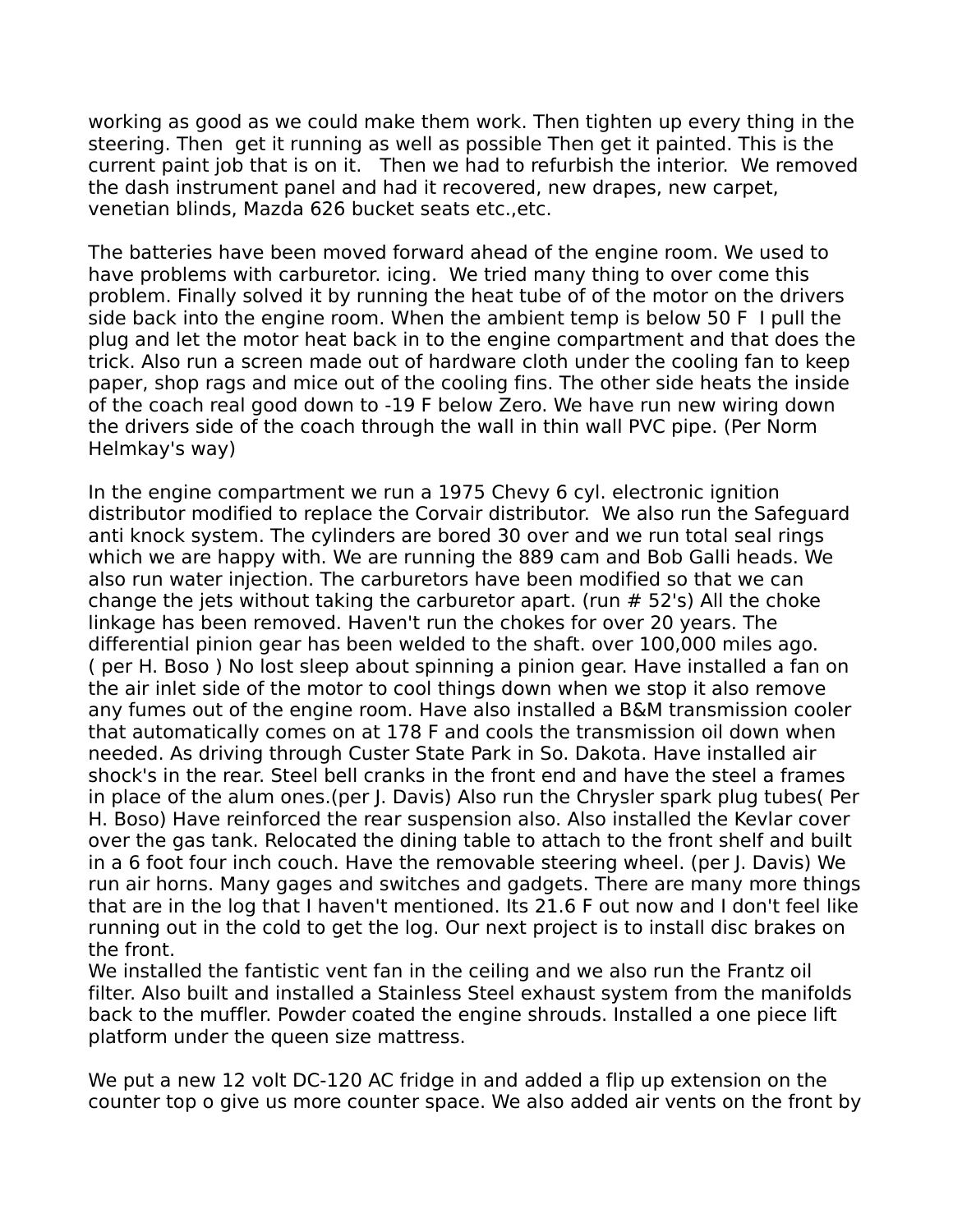our feet for cool comfort when traveling in the heat of summer. We run 205-14 Michelin tires front and back. Also have ran LED's in our tail light and brake lights. Which are the Buick bullet lens. We have run flush mounted rear and front clearance lights for many years now.

A couple of other things. Added dual master cyl. And ran new brake lines steel and flex and replace all the wheel cyls. I have modified every thing so that I can change or replace the fan belt in three to five mins. When the motor is hot without any great discomfort. Also widened the space between the front wheel wells. We run synthetic oil in the motor and transmission and Moly gear lube in the differential. We also run a trap off of the vent tube off the top of the motor to trap and vapor our blow by gas and then vent out a tube to the rear of the coach. This keep the carburetors clean on the inside.

Clyde

### **How Do You Compare (#389) by Paul Piche**

May 9<sup>th</sup> 1996: Motor home arrived on flat bed,rolled off in my construction yard. My knowledge of what I had just purchased for \$800.00 was Zero=Zero =Zero. Thank heavens there was a Reyerson manual and a advertisement for Clark Parts. In one of the cabinets. Now 10 years later I have acquired considerable knowledge , from tech sessions, manuals and hands on experience. # 389 was totally rebuilt between 1996 & 1999 there were some items not replaced. I have always keep good records, see how your Ultra compares!

My speedometer was turned back to 0 mileage.

At the time of this writing speedometer reads 63,300 mi.

Alternator-Regulator: Replaced Regulator at 20,495mi. with electronic one. New Alternator bearings 32,605 mi. New alternator& regulator 54,111 mi.

Ball Joints Replace broken one, passenger side 13,472mi. Replace driver side before it fell out 15,342mi. All ok.

Batteries: 8 year warranty : replaced dead cell one 41,189 mi 5 yrs. Other one ok.

Brakes: Replace shoes and turned two drums and two wheel cylinders. 35,694 mi.

Carpet: Replaced 48,707 mi. 4 Years

Carburetors: Rebuilt carbs on 2<sup>nd</sup>. Engine 15,432mi. Developed leaking float rebuilt both carbs. 35,694mi. Rebuilt both carbs. 62,946mi

Differential: Rebuilt complete -welded pinion gear, new 1/4 inch thick cover and all new bearings. 25,524mi.